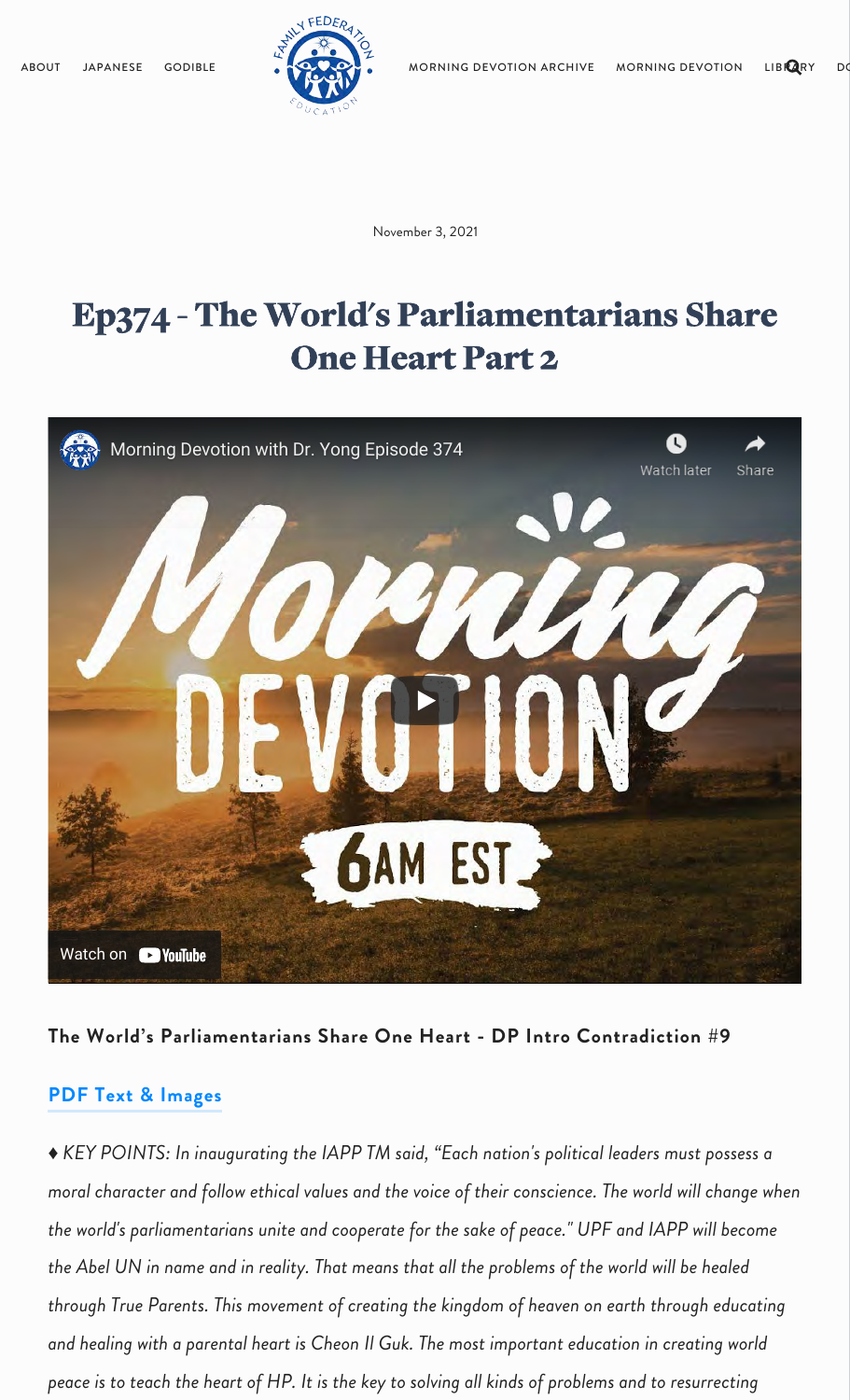humanity. All peace comes only when we go beyond believing and attend God as our eternal parent. The road toward peace is to attend Heavenly Parents vertically and True Parents horizontally. We need *to focus on how to educate people about our heavenly parent's heart toward humans. ♦ Divine Principle: We can deal with the human contradiction between our original and evil minds by passing* through the hell-bound "wide gate" of carnal desire by pursuing power and satisfaction of the body's desires or passing through the heaven-bound "narrow gate" of self-denial and attendance. The more we know the heart of God and the depths of the word, the more sensitive our heart and conscience become. Then we can never commit sin and live just for our own sake; we always try to live for the sake of others. We are very sincere, follow our original mind, are not concerned about what others think of *us and, as a result, respect ourselves. God is always with us watching us 24 hours a day. ♦* Humans are destined to become evil without education in God's word. Raising our children as children of evil is very simple. We can just feed them, send them to school and never give them God's word or engage them in providential activities. Without Godly education our family, society and nation will become evil. We will have no standard of goodness and morality. We need God's word, spiritual education, mind-body training and a model we respect. Without parental love and spiritual education from infancy, our teenagers will not listen to us about keeping their purity and receiving the Blessing. Our second *generation problem doesn't come from them; we did not lay the foundation for them.*  $\bullet$  Youth Ministry: Become a righteous person who keeps his or her first motivation and first resolution to the end. The number 3 provides a milestone in fulfilling what we resolve to do. Our challenge is to maintain our first motivation as we start something new: school, our Blessing, our church life, or a project. The FIrst *Night when a couple begins their blessed life needs to be marked by a holy public benediction* ceremony to encourage them to maintain their "first love" forever. As the start of our life of faith, our spiritual birthday is more important than our physical birthday. We celebrate three important "first days" in our lifetime: our spiritual birthday, the day we gave birth to a spiritual child and our matching-blessing day. To keep our first motivation and resolution, we need to prioritize our vertical relationship with God and our horizontal relationship with True Parents and regard them as more precious than our own life. We should avoid any negativity about True Parents. Secondly, we need to create a plus: bring joy to others, give birth to spiritual children, become a champion of giving. Thirdly, *we need to live with contant gratitude. ♦*

Dr. Yong: Yesterday I received a communication from a high-level Korean who relates directly with True Mother. I can't mention his name. He has arranged that those who received Seunghak scholarships at Sun Moon University -- I think there are more than 600 recipients -- that they take a compulsory course in which they have to participate in Morning Devotion at least a few times. They select some content of Morning Devotion, not just for self-reflection, but for homework, summarising the content and applying it to their daily life. They receive a test (on the content). I hear that there is so much interest in Morning Devotion. Many brothers and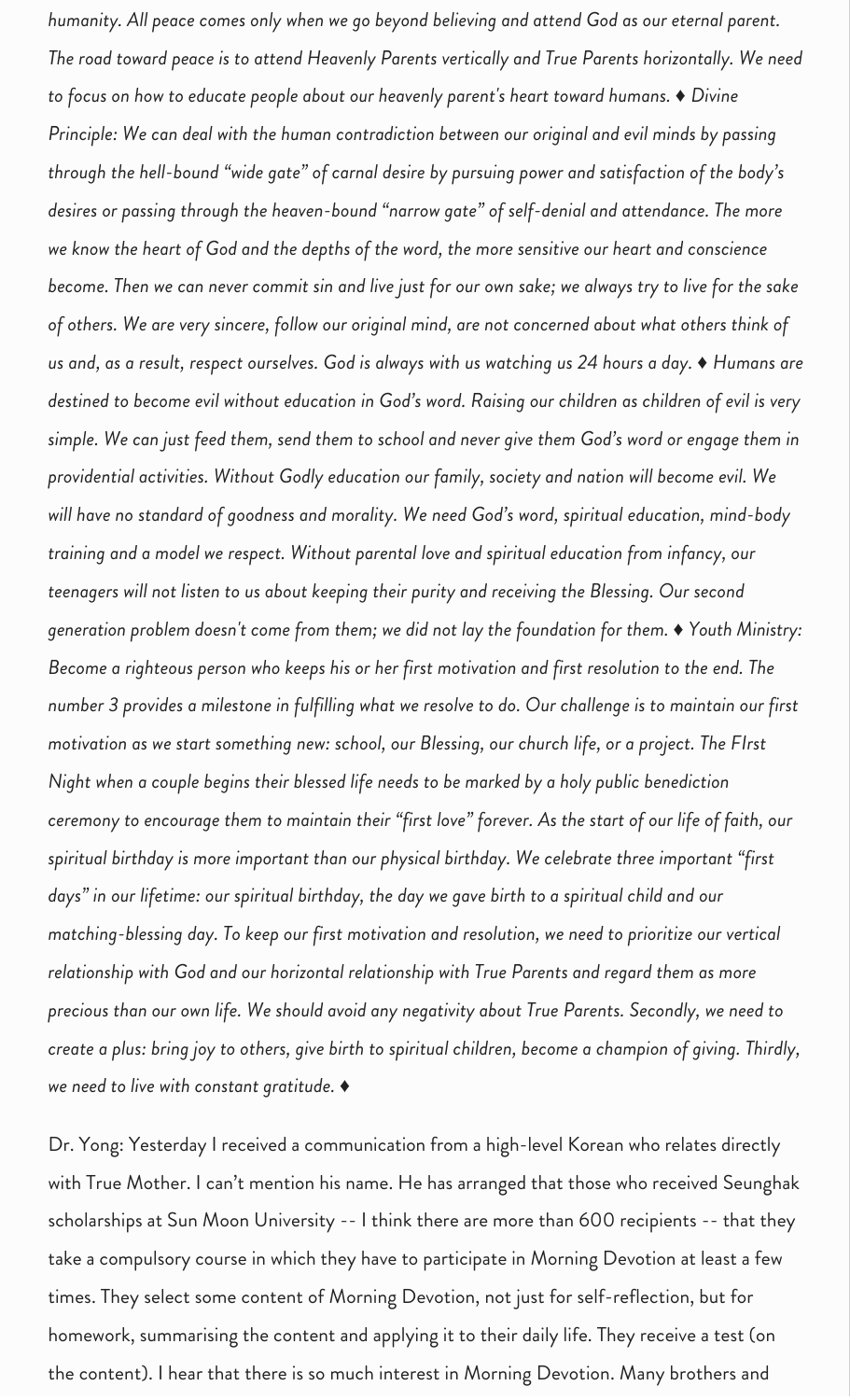sisters join the program from all over the world. They support and love this Morning Devotion.

Anyong haseyo! God morning, Good morning. My dear brothers and sisters, clergy and Ambassadors for Peace and National Messiahs. I am now Utah State. Yesterday we had a breakfast meeting at Richard and Marjorie Buessing's house with members in Loveland. That is the town's name, Loveland, Colorado. They prepared very, very wonderful food. I was so surprised. Marjorie Buessing prepared so much food! Thank you so much for Reverend Buessing couple's heartfelt hospitality! I was so moved! And I was really content to visit his home; he is one of our senior blessed couples. Here is a group photo. Their home is very beautiful. The next time I go to Colorado there will be no need to stay at a hotel. Maybe I can go to his home and stay there. I felt very comfortable there. Rev. Buessing can survive without any kind of law because he is free from law. He is really a free man. He is just living centering on God's nature. I really appreciate that couple's dedication. Thank you.

Then we visited the holy ground in Wyoming and prayed together. We were not able to see some of the members from the local area. And Reverend Buessing and other leaders joined together and we prayed. I was so sad to see that we don't have much of a foundation over there. In the future we need to send some young pioneering members to do something there. That place is such a beautiful place. It was snowing and raining a little. It was a very good experience.

Then I flew from Denver to Salt Lake City, Utah, and I arrived here last night.

Today I would like to speak on the title "The World's Parliamentarians Share One Heart" from the contents of True Mother's memoir. So Heavenly Honey, please read.

*<Mother of Peace, Page 307-308 > The launch of the International Aociation of Parliamentarian* for Peace took place in February 2016 at the National Assembly of the Republic of Korea. The theme of the conference was "Addressing the Critical Challenges of Our Time: The Role of Governments, *Civil Society and Faith-Based Organizations."* 

This was the first of a series of such events, one held on each continent. In Nepal in July 2016, under a hot sun, people gathered in great numbers to launch IAPP in the Asia-Pacific region. More than 166 parliamentarians and another 350 observers came from 29 nations. Many Nepalese citizens attended, and the Right Honorable President Bidhya Devi Bhandari personally conveyed her deep gratitude. Those who said it wouldn't work were wrong; the conference was a great success from the start, and many people later expressed their appreciation for IAPP as a much needed organization. Since then, everywhere an IAPP conference has been held, the event hall has been full.

The launch of the International Association of Parliamentarians for Peace took place in February in Korea and then later on our Mother came to Nepal. At the time I was the main guy to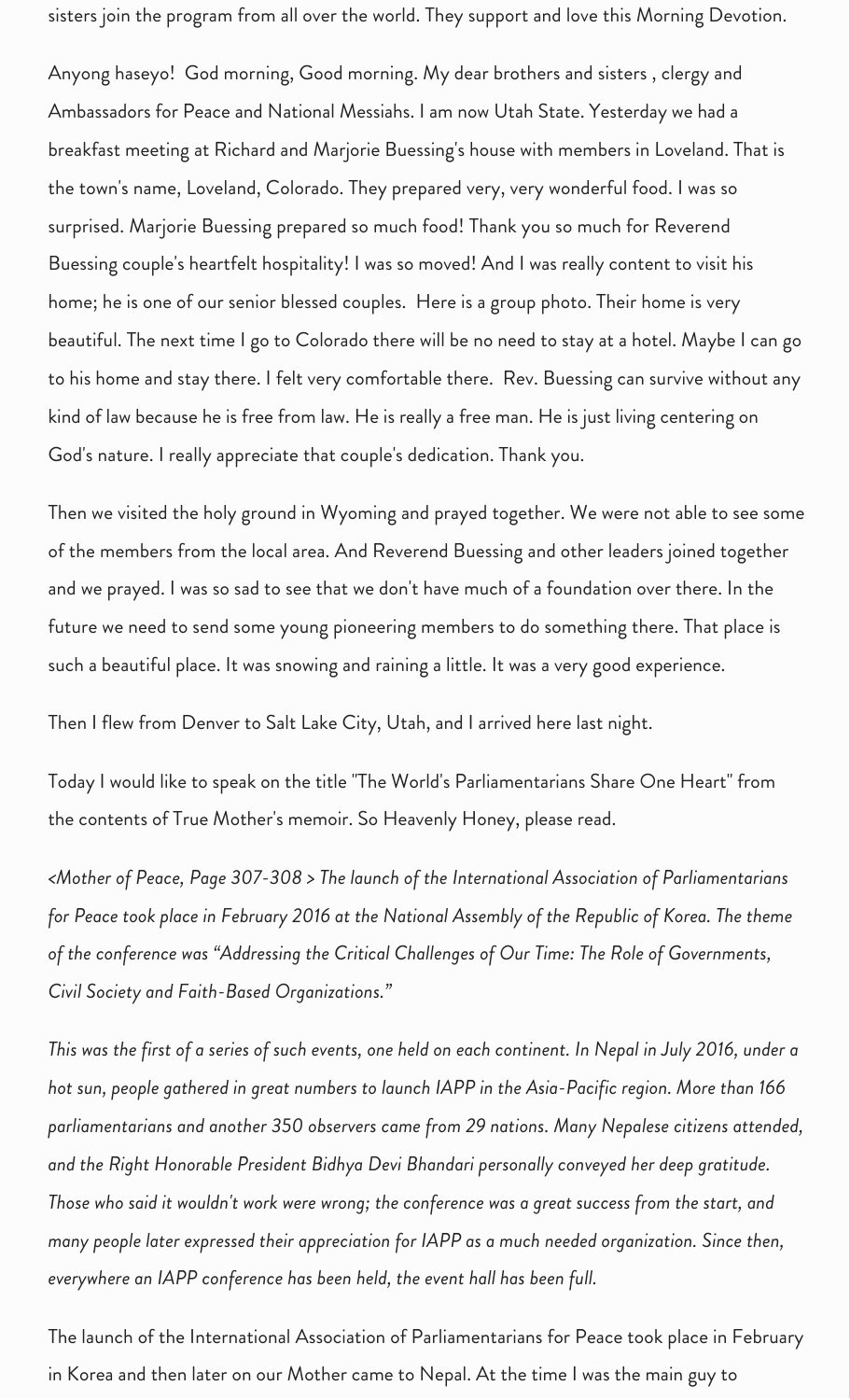organize everything. And then Mother and all the leaders' group visited the presidential hall and Mother met the Honorable President of Nepal. She really strongly guided her (the president) and shared about her (True Mother's) entire life, who she is: "I am the begotten daughter. You need to know that." Wow! The President didn't have much time. But Mother spent a long time explaining. But in the end this president accepted our Mother so well! Wow. It was really an unforgettable memory to me when Mother came and held the inaugural ceremony of the International Association of Parliamentarians centering on Nepal.

*Following the Nepal conference, we launched the Wet African regional IAPP in Augut 2016. More* than 600 people from 24 nations came to Burkina Faso's National Assembly building and engaged in *lively talks. A few weeks later, we opened the European regional IAPP in London with over 300 people from 40 nations in attendance. As the founder of IAPP, I sought to encourage them. "In building an* eternal world of peace," I said at the London meeting, "each nation's political leaders must possess a *moral character and follow ethical values and the voice of their conscience. The world will change when* the world's parliamentarians unite and cooperate for the sake of peace."

*Then in October, we launched IAPP chapters for Central America and South America in Costa Rica* and Paraguay, respectively. Following those events, people gathered in Zambia in early November for the South and East African regional IAPP inauguration.

In the northern climes, autumn was already well underway, but in parts of Africa, IAPP attendees had to endure sweltering heat. Still, we focused on our peace ideology and, in the end, resolved to find ways *to cleane our painful hitorie and work together.*

The final IAPP events took place in Japan and the United States. In Japan, people were nervous about how many government officials would attend. These concerns were allayed when more than 200 Japanese leaders and allies, including 63 incumbent parliamentarians, attended the grand event. Regardless of political beliefs and cultural differences, they gathered without hesitation with the will to build a world of peace. In my remarks to the Japanese parliamentarians and key leaders, I conveyed *my longing for peace and proposed a path by which to achieve it. They received my words with one heart.*

From yesterday, we will continue to study True Mother's keynote speech for the IAPP founding convention -- continuing from yesterday.

# True Mother's Message at the Int'l Association of Parliamentarians for Peace (IAPP) **Aeml (2/4/2017, eoul, Korea)**

In order to fulfill Heaven's dream, God chose a people from among those in the fallen world and prepared them for four thousand years through indemnity, restoration and education. Ultimately,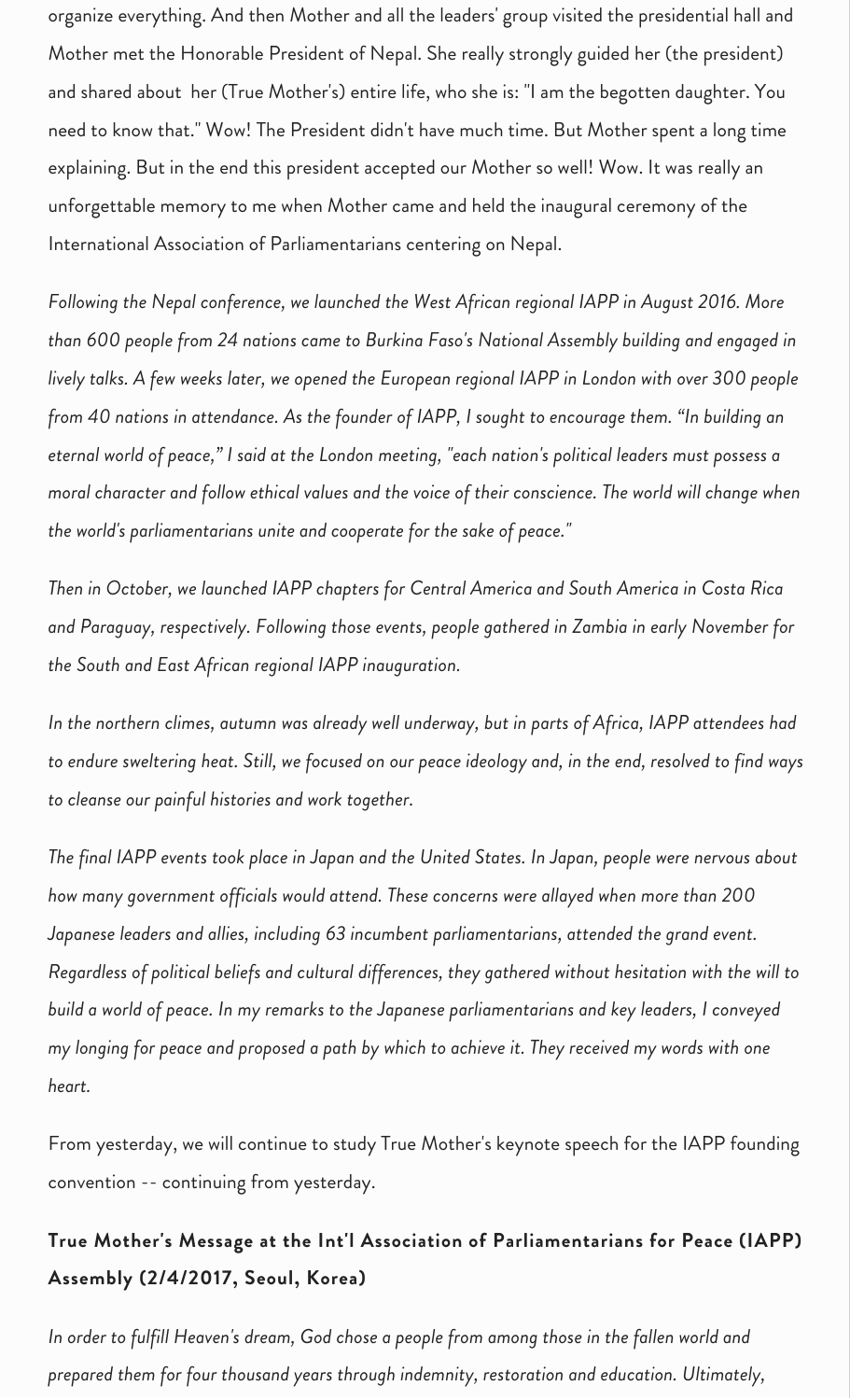after four thousand years, God was able to send his only son, the Messiah, who could fulfill his dream. However, looking at history we all know what happened to the only son of God.

*If two thousand years ago the only son, Jesus, had met the only daughter, they would have become the True Parents of all humankind. They would have realized the dream of one family under God through* the great Cain-type empire, the Roman Empire.

As events transpired, the central figures around Jesus, the Israelites, that is, the central people within *Judaim, could not fulfill their reponiilitie.* 

Jesus had no choice but to take the way of the cross, saying he would return. Jesus said he would return and hold the marriage supper of the Lamb. Those words meant that after the two thousand years of Christian history, when the Messiah would finally come, he would find God's only daughter and they would become the True Parents of all humankind.

When you look at the state of the world today, there is no center. Small nations and larger nations only *think of their own interet. In our heart, we all deire to have a united world—a peaceful, happ, united world – but so many walls block our way.* 

However today, we have gathered here under one large dream, which means that you are dreaming the same dream as True Parents are and as God, our creator, is.

The only path to solving all the difficult problems of the world today is through the manifestation of the True Parents, who can heal all the problems of all nations, whether rich or poor.

I am saying that all nations, all of you, must attend God, our creator, our heavenly parent in your nations in order for world peace to come. God raised True Parents through the long period of sixthousand years through the course of restoration through indemnity. True Parents are the only ones *who (as the Bible says) can engraft the wild olive tree to the true olive tree.* 

It is only through that, through receiving the blessing from the True Parents, that you can stand as *God' filial children.*

Thank you Heavenly Honey! True Mother said that world peace can only come when you do (create?) the movement to bring the Creator, Heavenly Parent, to your country. This kind of proclamation of this word is a really historical declaration. True Mother said that the previous saints and sages are simply believing in God. But a statement that all peace comes only when we go beyond believing and attend God as our eternal parent is a very revolutionary proclamation. Second, True Mother said that we must attend True Parents who came to us through God's direct lineage. True Mother is talking about the fundamental solution to achieve world peace. True Mother says, the road toward peace is actually simple once you know it. She said that it is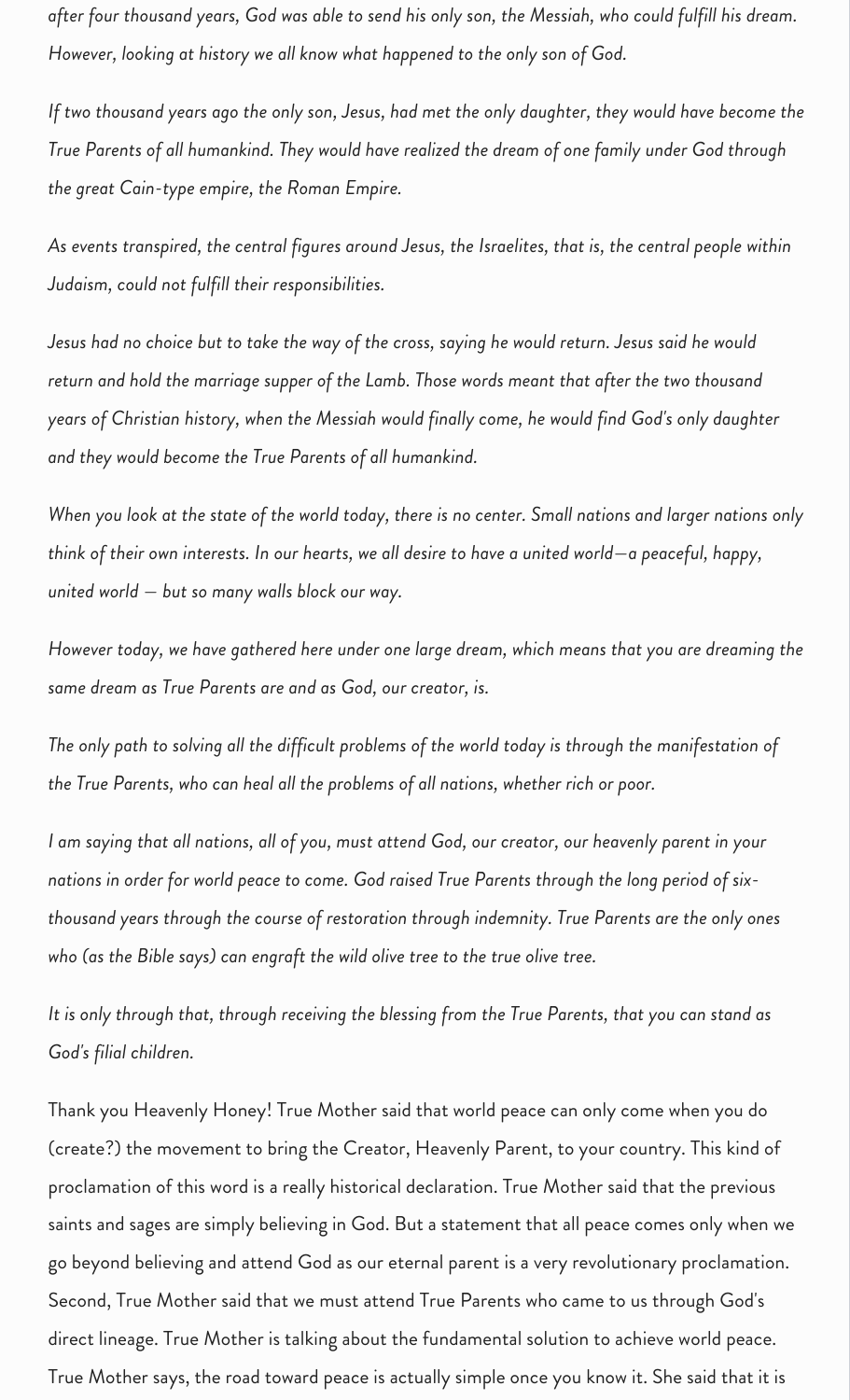the way to attend Heavenly Parents vertically and to attend True Parents horizontally.

Consider this: We who have gathered here today are in a parent-child relationship with God. You are able to be God's children, because the mistakes of our first human ancestors, which prevented us from uniting in a parent-child relationship with God, have been rectified through indemnity.

Therefore, together with the True Parents, UPF and IAPP will become the Abel UN in name and in reality. That means that all the problems of the world will heal in reality, through True Parents. This *movement, of creating the kingdom of heaven on earth through educating and healing with a parental* heart, is Cheon II Guk.

*I* would like to say today to the members of IAPP from many nations of the world, please become tribal messiahs of your respective nations. I pray that you will become proud national messiahs who will save the people of your nations by educating them through the teachings of the substantial True Parents. Will you do that? Thank you!

Thank you, Heavenly Honey. True Mother mentioned here a very important thing. The most important education in creating world peace and Cheonil Guk is to educate (about) the heart of our heavenly parents. This is truly an amazing statement that no one could have imagined. It is said that anyone who knows God's heart, dreams and wishes can contribute to the peace of mankind. After all, it is a heart education. Heart education centered on heavenly parents is the key to healing all kinds of problems. So, in every way, we need to focus on how to educate (people about) our heavenly parent's heart toward humans. Then, education will come to life. If education is revived, our personality and heart will be resurrected. And even surely, we will become filial sons and daughters who resemble our heavenly parents. My brothers and sisters, please remember, what should we focus on? Where should we focus? This is a really important point, my brothers and sisters.

#### **Living Divine Principle: The Human Contradiction and the Fall**

• Within the self-same individual are two opposing inclinations: the original mind that desires goodness and the evil mind that desires wickedness.

• They are engaged in a fierce battle, striving to accomplish two conflicting purposes. This is the human contradiction.

• Any being possessing such a contradiction within itself is doomed to perish.

• Therefore, human beings, having acquired this contradiction, live in the state of destruction.

• If burdened by such a contradiction from its inception, human life would not have been able to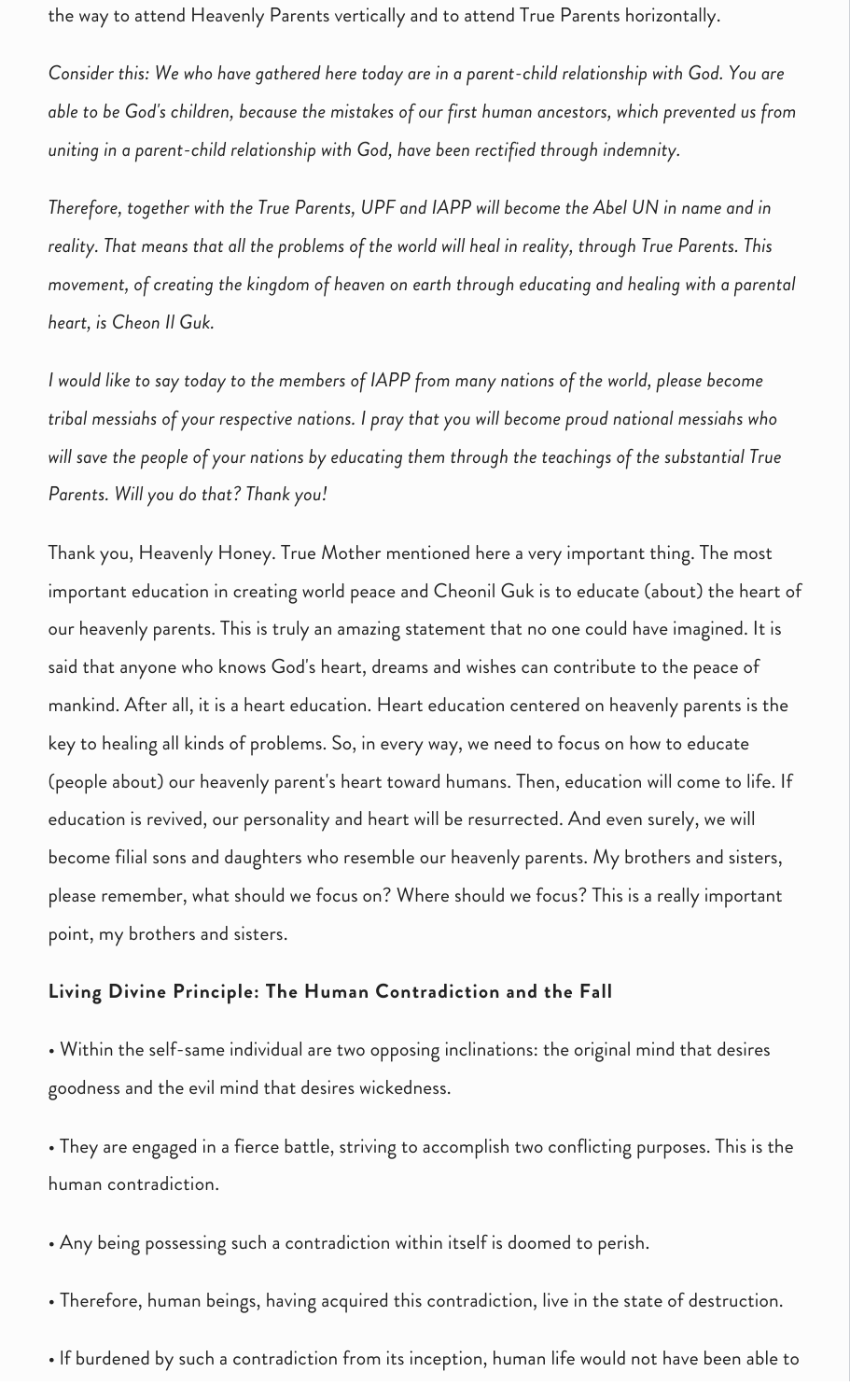arise.

• The contradiction, therefore, must have developed after the birth of the human race.

• Christianity sees this state of destruction as the result of the human Fall.

• When we realize the fact that, due to the Fall, we have arrived at the brink of self-destruction, we make desperate efforts to resolve the contradiction within. We repel the evil desires coming from our evil mind and embrace the good desires springing from our original mind.

• Nevertheless, we have been unable to find the ultimate answer to the question: What is the nature of good and evil?

• Furthermore, we remain entirely ignorant of the answers to such questions as what is the original mind? What is the origin of the evil mind?

• What is the root cause of the contradiction that brings people to ruin?

• In order to ward off evil desires and follow good desires, we must overcome this ignorance and gain the ability to distinguish clearly between good and evil.

Based on the topic, the contradiction, let us study Father's word, okay?

#### Humans Are Contradictory Beings With a Conflicting Mind and Body

<38-301> When we look carefully at human beings, we can find good characteristics and evil characteristics. This is the problem. If you look at the individual "self," there is a mind and a body. However, this mind and body are not always in harmony. The mind does this, but the body does that. If there is anyone who says, "I'm not like that" then that is a lie. The mind says go this way, but the body is always hitting the brakes against the mind. It says, "Don't go this way, go there."

*<38-301> If ou follow the direction of the mind ou will go to a different place than toda' fallen* society, and if you follow the body you will go to a fallen place. If you feed the body it wants better food, play with it then it wants more, taking other people's things and centering everything on the self, *it claims to be best. It doesn't care about others. However the mind is the opposite. The mind always* commands sacrifice for the sake of others. The mind always leads in the opposite direction of the body, saying, 'Live for the sake of others. Help the miserable people. Help the poor people. Devote your body *for the people. Sacrifice your body.'* 

Today, we are going to study (about) the "narrow (gate)" and the "wide gate" in the Bible -regarding this contradiction in humans.

#### **The Narrow and the Wide Gate**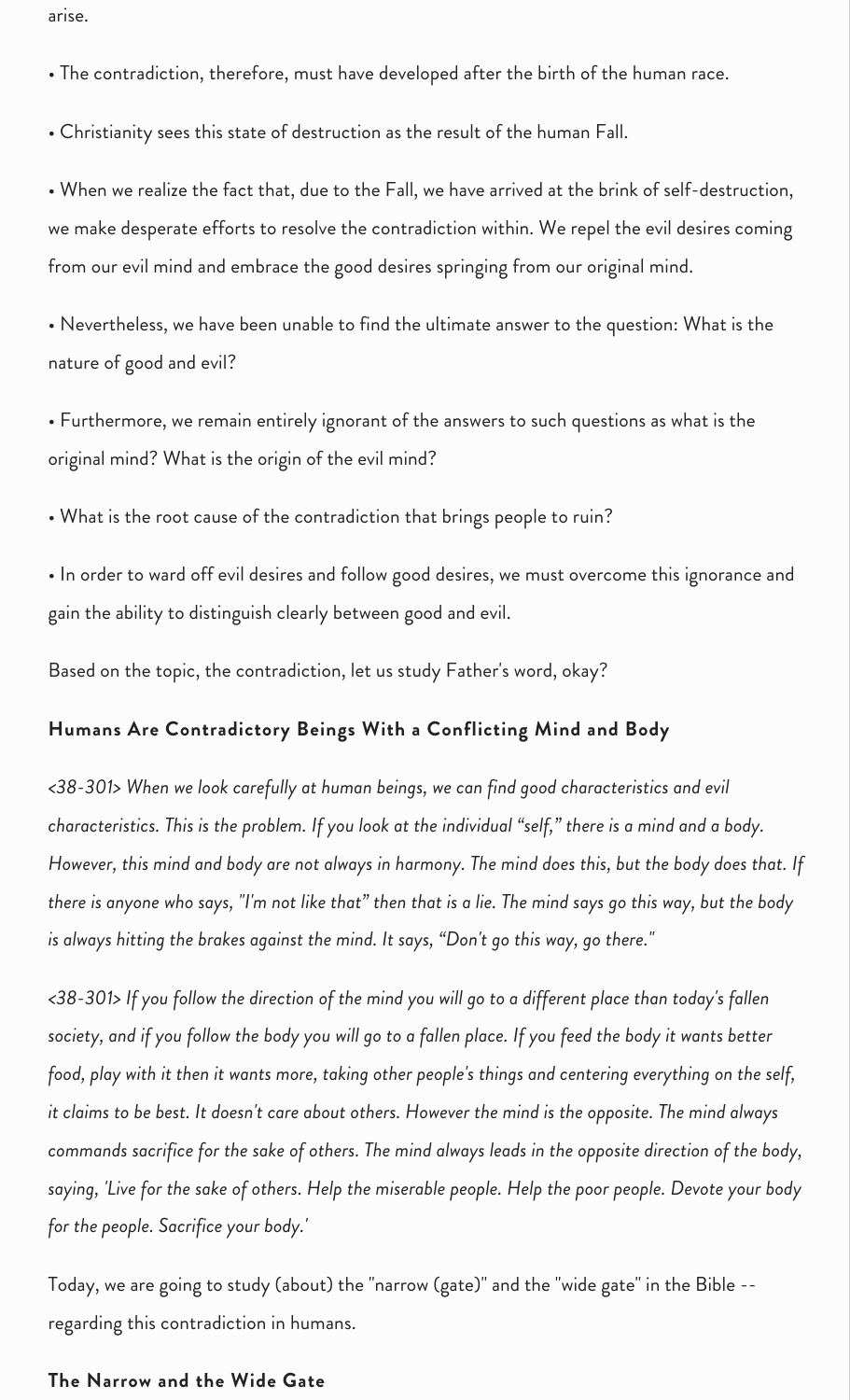*Matt 7:13-14: 13. "Enter through the narrow gate. For wide is the gate and broad is the road that leads* to destruction, and many enter through it. 14. But small is the gate and narrow the road that leads to life, and only a few find it."

Yes, I think these words in the Bible given by Jesus are really, really powerful guidance. How can we apply Jesus' words to our day to day life? Let me explain a little bit more about this.

1. Jesus said that the gate to heaven is not a wide gate, but a narrow gate. To follow the wide gate, you can live centered on the physical body. You can live centered on what to eat, what to drink, what to wear. Also, you can live centered on just sexual satisfaction. You only need to think about how you can earn more money and feel greater satisfaction, and how to have a higher position and more power. Most people go on this path.

2. But what is the end result of people who choose the wide gate? It is destruction, hell.

3. On the other hand, those who go through the narrow gate face many trials and tribulations. They must deny everything. They must let go of everything. They must always struggle to hear the voice of God. They have to keep striking the body. They must also receive unimaginable education and training.

4. Which path are you choosing? Which path are our younger generations going on today? Are you choosing the narrow gate? Or are you choosing the wide gate?

5. What, then, is the end result for those who choose the narrow gate? Eternal life awaits. Eternal peace awaits. Heaven awaits. You will discover your true purpose in life. You will enter the world of God's heart, and you will enter into an eternal parent-child relationship with God.

The Bible sometimes gives us incredible guidance. Each of Jesus' words is so precious. Even though Jesus said this 2,000 years ago, we can apply these words to our daily life. Let us study more of True Father's words.

### Humans Are Contradictory Beings With a Conflicting Mind and Body

<38-301> As a result, the keener the mind the more you agonize. You agonize about what life is. You agonize about why the mind says one thing and the body another. Does your mind boost (encourage?) you saying, "Hurry up. Do it" as you try to do an evil deed while alone? Even if you (only) slightly want to do it, your mind hits the brakes saying, "You rascal, don't do it." If your body heard the mind's command, it would be shocked and think, "Oh no, I did wrong" but the body keeps pushing by saying, "Hey just do it. Why hesitate?" The mind scolds you saying, "You rascal, you rascal," but the body will surely try to do as it pleases.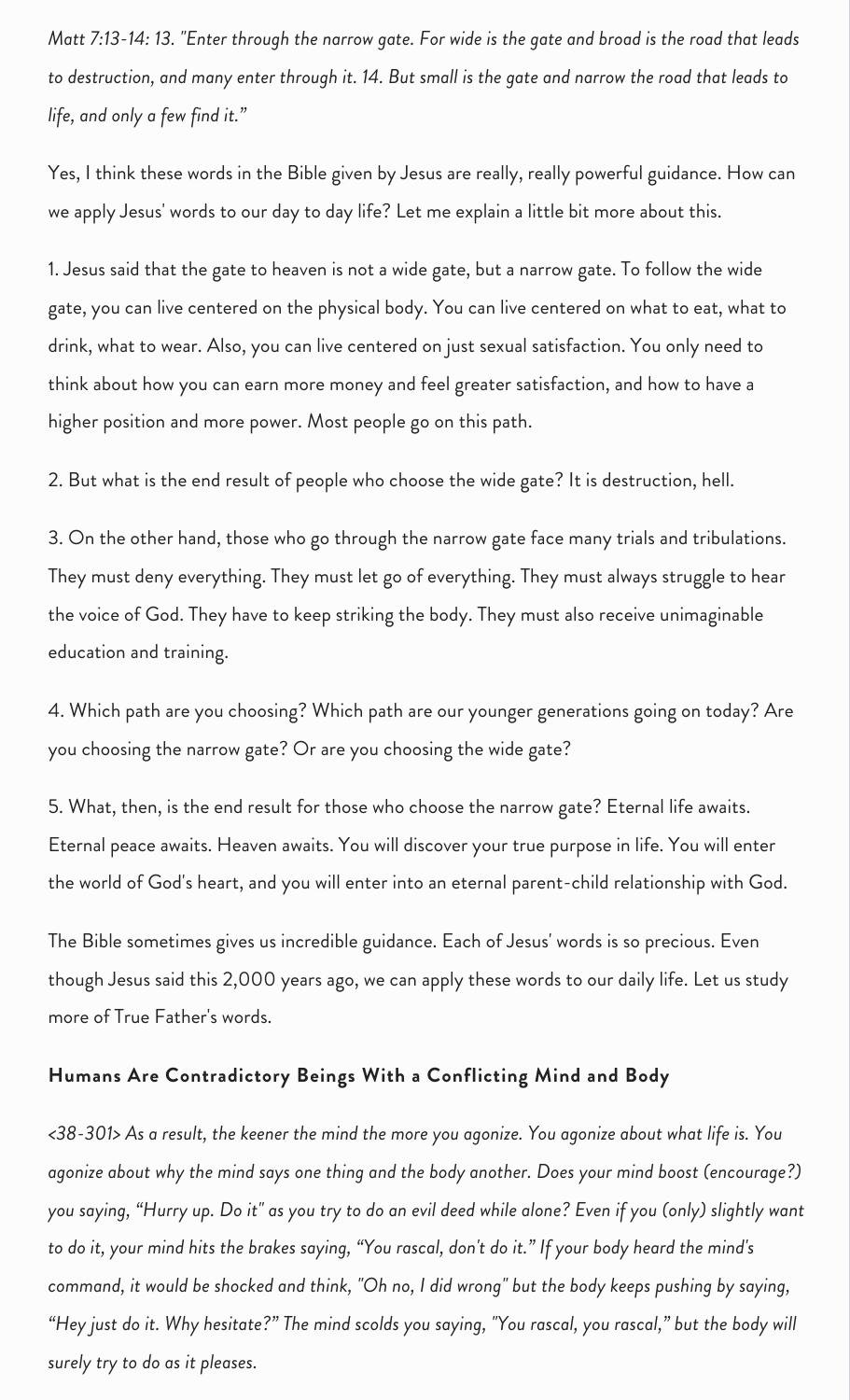Our bodies never, ever give up. That is why they finally win (over) our minds. Father here is saying that -- this is a very important thing that we can learn from father's words -- the more we know the heart of God and the more we know the depths of the word, the more sensitive our heart becomes. We can never live for ourselves. And the more we study God's word, (the more) our heart becomes deeper and deeper and becomes spiritually more sensitive, (then the more) our conscience becomes sensitive. (As a result) we never commit sin; we never live just for our own sake; we always try to live for the sake of others.

People who try to live according to their true intentions, don't care if anyone around them is watching them or not. "I am just struggling to follow my true intentions, my true original mind; I never sin, even when I am alone; I never commit sin." Even though (a person is) alone, (if) he is faithful to himself and is very, very sincere, he will respect himself.

Do you respect yourself or not? Do you follow your original mind all the time? If you win over your physical limitations, physical details, you can respect yourself. Before going to sleep, reflect on what you have done (during) your whole day. And then most of your time, control your body with your original mind. (You will be) so grateful, so thankful because you lead your body. And then later on whether your Abel recognizes you or not, whether your father and mother recognize you or not, or whether your neighbor watches you or not, does not matter. The most important is how sincere you are to your own self.

If someone is not watching a person, he might go online and watch all kinds of strange movies and chapter two (videos) and fornication. Then suddenly, he can steel this and that. The most important is (to be) sincere to one's own self. Then when the person looks at his own self, he needs to respect himself. Something like that.

External people, those who are still living under the formation stage or the growth stage, always look to see if someone recognizes them. "If people recognize me, then I was doing it (?) and if someone does not recognize me, I did not do anything.(?)" Do not rely on somebody else. You need to be sincere to yourself the most -- because God is everywhere. God is always with you. God is the one who is watching you for 24 hours a day, watching you eternally. That's why, how we get along with God (is what matters). Even though God is invisible, how can we get along with him? That is the life of faith.

*<38-301> Do ou need to learn how to do evil or not? You do not need to learn how to e evil. It doe* not need to be taught. If you just leave them be, they will naturally become evil. If you do as your body desires, you will definitely become an evil person. Will you or will you not? (We will.) Hey, what do you think, old man? Would you become a good person or an evil person if you follow the body? (I would become an evil person.) You won't even think of becoming a good person. Certainly, you would become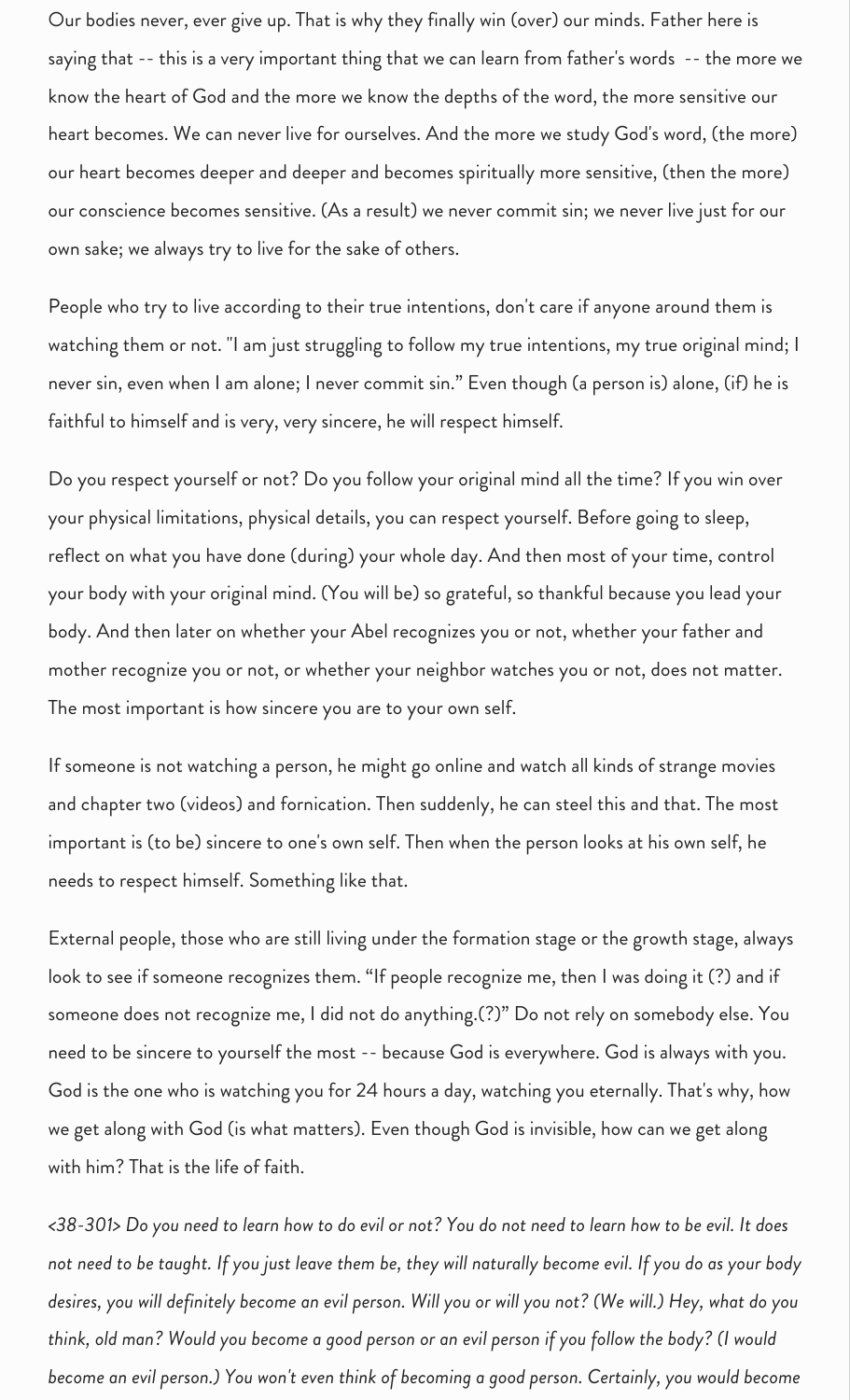*an evil peron.*

Father gives a very simple explanation, but it is really incredible guidance for us. If you are not educated through God's word, you will become an evil person. If you do not study God's word, you will become self centered, and you will become an evil person who leads a flesh-centered life.

Raising our children as children of evil is very simple. (We can) just leave them alone. All we need to do is feed them food and send them to school. That's it. (We) never give (them) the word of God, never send them to a church workshop. (We) do not take them to any kind of Cheong Pyeong workshop or whatever. (We) do not send them to our GPA program. No matter what our children do, (we) don't touch them at all, don't talk about the blessing and the importance of Hoondok Hae (and) don't stress purity at all. (We) just let them eat food and sleep.

Humans are destined to become evil without education. So, what will happen to our children? Our children (will) not listen to their parents and (will) follow the world. Education is very important. (With) a lack of education, our family will become an evil family; our children (will) become evil children; our society (will) become an evil society, our nation (will) become an evil nation. Education is very, very, very important. Without education if someone just follows his physical desires, he (will) become an animal. He will have no standard of goodness and morality. None. This is very important.

What must we do to become a good person? How can we raise our child as a good child? First, we must always focus on the word. If we live far from the word, our physical body will surely take us over and become Satan's sacrifice. Those who do not love the word are those who have given up their lives already and their life of faith. Secondly, we must always be educated. If we only get an education in the world, only from outside, from school, we will definitely become a weak person. The third is what? Training. Training is required. To take control of the body, we need a lifetime of training. and four, we always need a model. Who is better than us. Who should we resemble? We have to try to respect the model. (This is) very, very important, my brothers and sisters.

So, how do we educate our children? Education is very important from a young age. If they are already grown and we have not done anything (to educate them), then when they become teenagers and we (tell them that they) need to receive the Blessing, no one will listen to us. So in order to educate children, we (need to) lay the foundation (for them). What kind of foundation? Serving them, loving them -- rather than talking to them and rather than educating them first. First of all, lay the foundation through serving, caring and loving (them), and (only then) based on (this) foundation and on showing a model to our children, thoroughly teach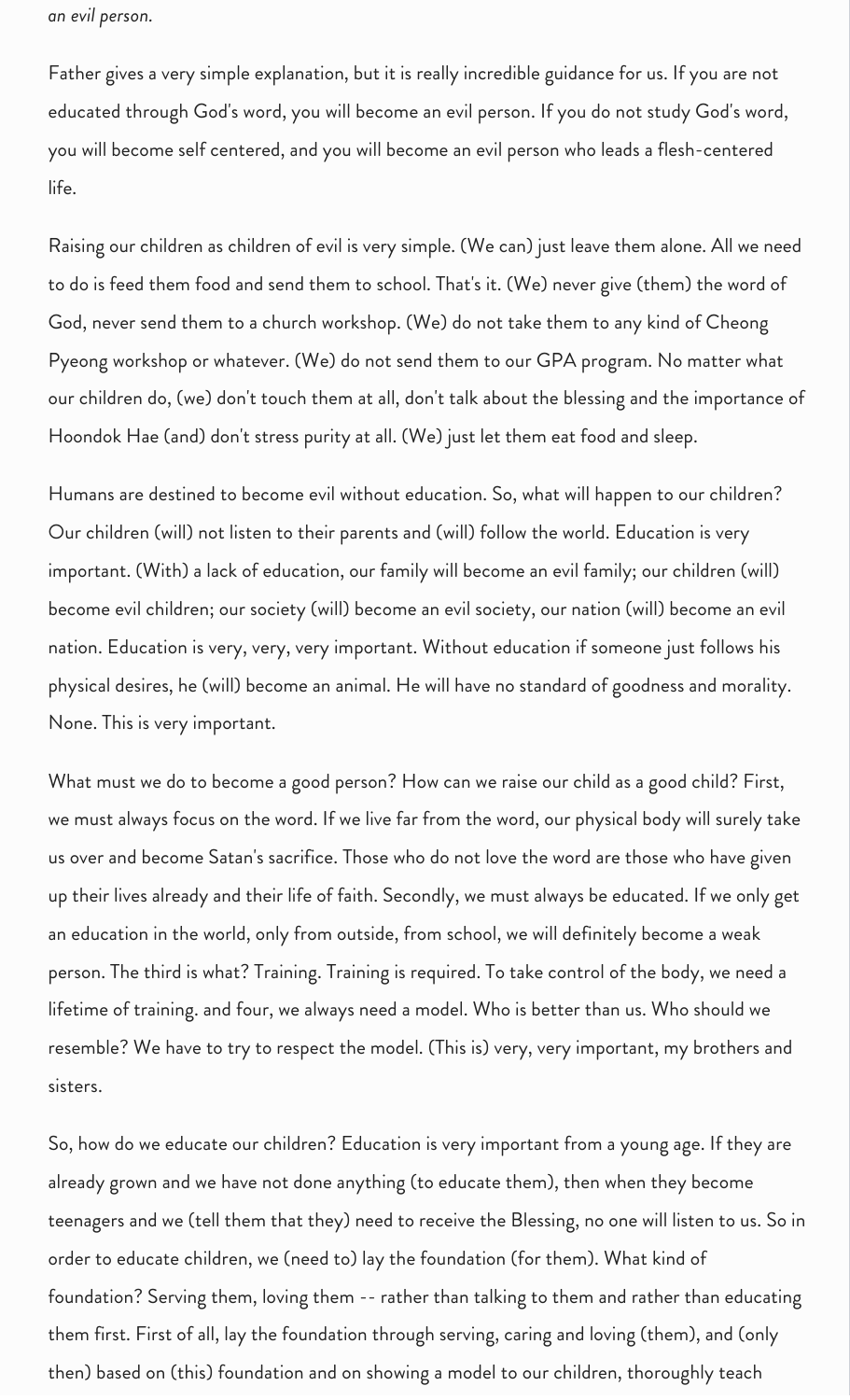them about heavenly law and heavenly tradition, about God's word and the importance of workshops, and about the importance of keeping purity. They need to have training (and more) training. They need to join the GPA (program). We need to educate them from infancy, but we are seeing that outside people just give (their children) food and let them sleep and go to school and come back without asking them what's going on (in school?). Oh my God! This is really (a problem). Actually our second generation problem doesn't come from them. We did not lay the foundation for our second generation.

Today's Youth Ministry is really important.

# Youth Ministry: Become a Righteous Person Who Keeps the First Motivation and **First Resolution**

1. A righteous person is someone who makes their first motivation and resolution and keeps it to the end. They never change. Once they have resolved (to do something), they never change. We call such a person a righteous person -- like Noah.

2. It is difficult for people to keep their first motivation and resolution and go on for more than 3 days. Next, it is difficult to go on for more than 3 months and also difficult to go on for more than 3 years.

Our morning devotion has passed 3 days. We have already passed 3 months. We have already passed one year. The next challenge is 3 years. When we pass 3 years, we will be able to settle down eternally. When we overcome the number 3, we can settle down.

3. The sound of the first heart can be expressed as 'the first love.' First love refers to the resolution of my heart that has never been deeply touched or moved in my life until now.

4. When we were young, we lived as if everything was the first. When parents send their child to school, the entrance ceremony is their first day as a student. At first, they are excited and happy to greet the teacher. However, that first heart starts to change when the number of homework assignments increases and their responsibilities become heavier. They behave capriciously and even deceive the teacher. There are cases where they cannot keep the first heart while spending 6 years in elementary school.

5. When a bride and groom marry and make love for the first time, it is called 'the first night.' It is a day when the couple starts anew. For a bride and groom it signifies the beginning.

6. You must prepare for the first night very, very well. The first day should be spent righteously and (with a) holy (attitude) by raising the standard of the heart. The word "righteous" means not lowering the standards of the first day, and such a person is called a "righteous person."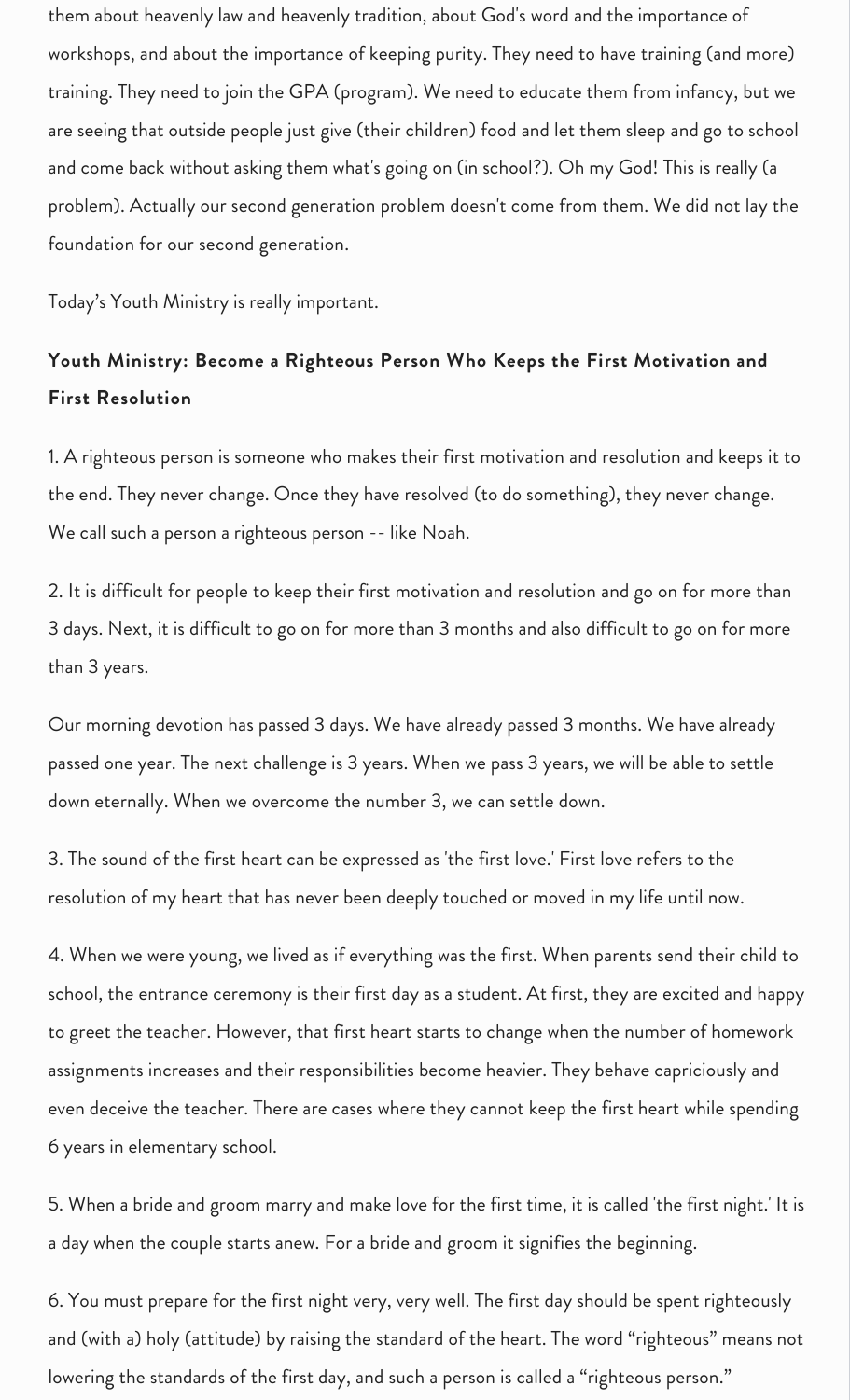7. Therefore, a holy ceremony is required between the bride and groom to spend (prepare for) the first night. Without raising the first standard, if a couple makes love, focusing only on the sexual relationship, their (spiritual) level will gradually decrease.

That's why when our second generation starts a family, parents need to give a benediction to the children and prepare a very, very nice room, prepare flowers, invite their neighbors and people and congratulate them. Then your son and your daughter-in-law should hold hands together and parents give a benediction: "How important today is. It is your first night to enter the kingdom of heaven. How important (for you to pass) from God's indirect dominion to God's direct dominion. Wow! Congratulations!" The first night's standard is very very important. Without this kind of proper ceremony just letting them enjoy (the first night), I am telling you, their (blessing) can be broken. We need to educate. We need to educate them, even on the first day. (It can be) a simple ceremony. There is no need to invite so many people. What I mean is that the father and mother call children. And then the parents, the father and mother, put their hands on their children's head and give a benediction. "(We are) so grateful, so thankful, Heavenly Father, that you raised our children until now. Please let them grow up very, very well. Abraham's family, Jacob's family, Isaac's family, in order to inherit from their father, their parents always gave that kind of benediction. (This is) very important. (If they) just start family without properly doing the Three-Day Ceremony, the standard of their life of faith will become a problem. Make the day holy. Make it very very significant. Blessed couples do not know so many things; they don't know what they should do!

8. A sinner is someone prone to fickleness and is easily dominated by the environment. Their first standard is always lowered.

9. When you think about your life, the first day means the day you are reborn. It means the day of hearing the Word and starting anew. Therefore, the day you joined the church from the realm of the Fall is "the first day."'That's why your spiritual birthday is more important than your physical birthday.

How much do you appreciate your spiritual birthday? At least you can call your spiritual father and mother. (You can tell) your spiritual father and mother how much you appreciate True Parents, how much you appreciate your spiritual parents for raising you. "Hey, I am Dr. Yong. Reverend Yo Han Lee, you are the one who raised me so much. Thank you. Today is my 47th spiritual birthday (for example). I really thank you!" (You should) prepare a gift for your spiritual parent. "Because of you, I am still here."

10. In our lives, we celebrate 3 great first days. The first is the day we start off after hearing the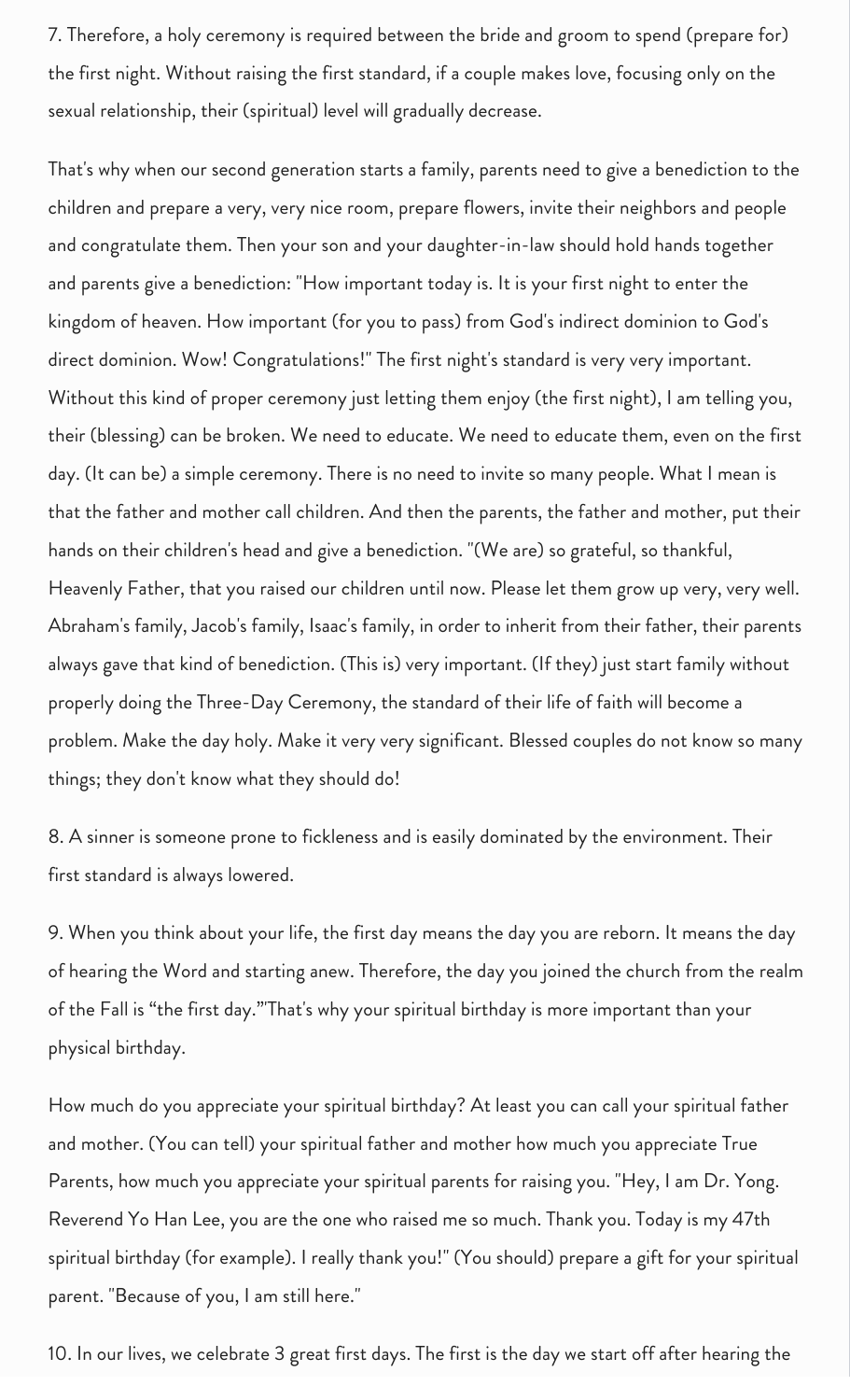Word. The second is the first day of having spiritual children. By having spiritual children, we can prepare ourself to have (physical) children. The third is the day a couple becomes engaged and receives the Blessing.

11. Just as Noah kept God's promise with his original heart for 120 years, it is important for us to continue without losing our original heart

Noah is a righteous man because he never compromised with the secular world and kept God's direction and voice.

### **Then Will You Keep Your Firt Motivation and Reolution?**

1. First, always prioritize your vertical relationship with God and horizontal relationship with True Parents and regard them as more precious than your own life.

In our own life, let's put God first all the time. This is our life line. Horizontally, put True Parents first all the time. I cannot negotiate with anyone saying True Parents are bad or this kind of thing. There is no need to relate to this. We don't need to have give and take with them. If we have such give and take, we will lose our first motivation and resolution.

2. In one aspect, our life of faith has something in common with the principle of business. In business, if you do not make a profit, you will go into ruin. Similarly, in life of faith, if you cannot create a plus, you cannot keep your first motivation. If you do something wrong, you even forget the principle of faith. Therefore, make a gain even in your life of faith. Our life of faith is bringing joy to others. It is moving the hearts of others. If we bring gains of joy, moving hearts, and love, we will never be tired and will continuously grow while keeping our first motivation. To do that, give to people all the time. Think about how to give in any situation. Become a genius in giving joy to others. Also, we should have many spiritual children whom we can rejoice in.

We need to think about how to give back. Giving is the way to make a plus. It is the way to keep our first motivation. Become a champion of giving. That is the way to keep our first resolution. Without spiritual children our spiritual life becomes dry because we have no result.

3. Live every day with a heart of gratitude and deepen and increase that heart of gratitude day by day.

We are grateful for everything, thankful for everything. When we look at all things, we are so grateful. When we look at our neighbor, we are so grateful. This is the way to keep our first motivation and resolution. If we have that kind of life of faith, this is the way we can keep our first motivation and our resolution. Thank you very much!